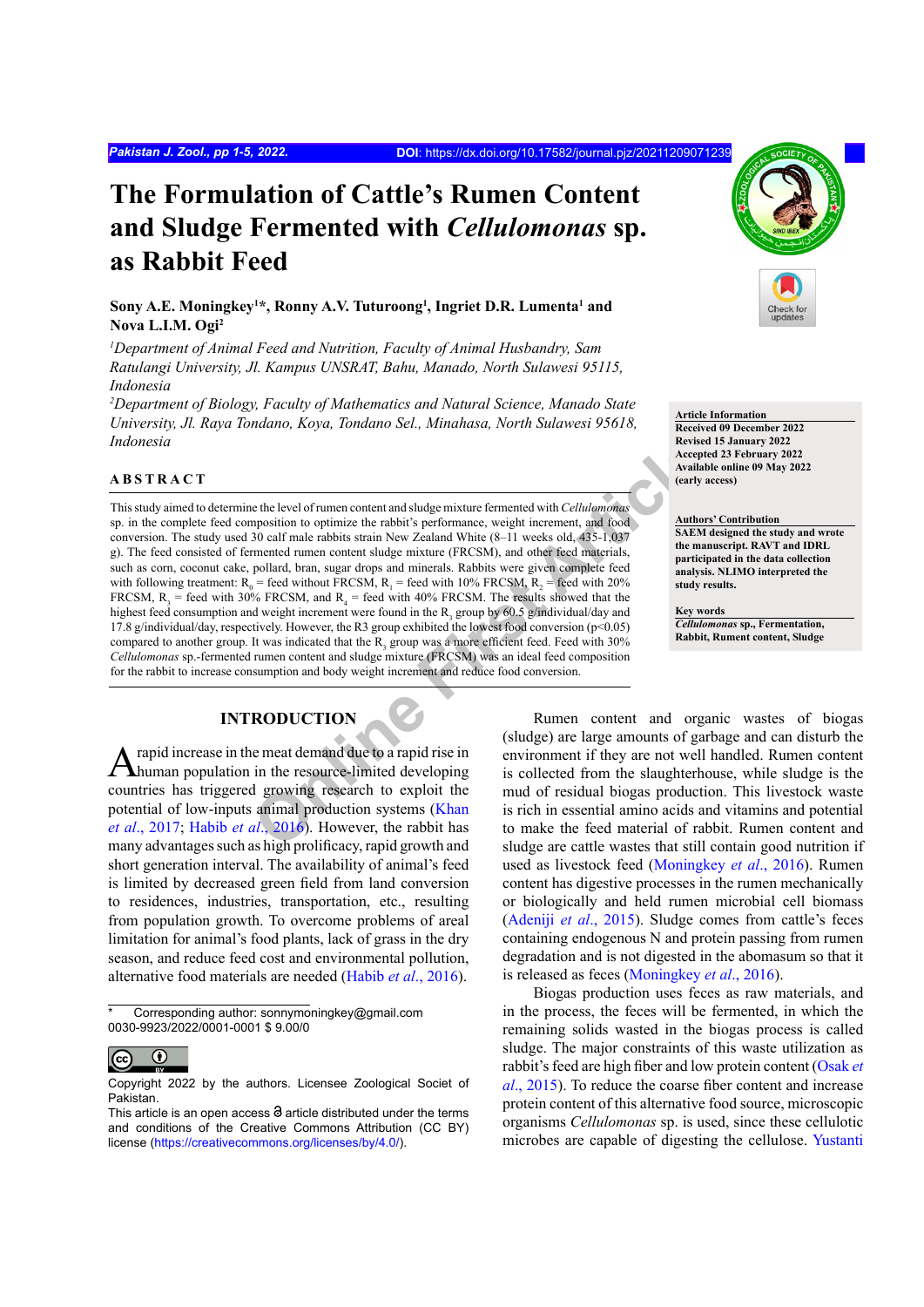[\(2009\)](#page-4-4) stated that *Cellulomonas* sp. is the cellulosedigesting microorganism that highly influences the degradation of sugar cane pulp (lignocellulose containing waste).

Efforts of utilizing the rumen content and the cattle's sludge through fermentation are expected to break down the complex organic compounds into more simple compounds to be well digested by rabbit livestock. This waste also has an essential and strategic benefit in economic and efficient livestock development. Therefore, the present study aimed to determine the level of rumen content and sludge mixture fermented with *Cellulomonas* sp. in the complete feed composition to optimize the rabbit's performance, weight increment and food conversion.

## **MATERIALS AND METHODS**

#### *Materials*

**LS AND METHODS**<br>
Ernented with Cellulomonas s<br>
made in pellet form were set as fo<br>
wastes of cattle's rumen content and sludge<br>
it. These materials were mixed<br>
it. These materials were mixed<br>
it. These materials were mix This study used wastes of cattle's rumen content collected from the slaughterhouse and sludge from the biogas processing unit. These materials were mixed in 50:50 ratios and fermented for 8 days employing *Cellulomonas* sp. at the concentration of 107 CFU/g dry material. The feeding trial was used 30 male rabbits (8- 11 weeks) of New Zealand white strains with a weight range of 435-1037 g. Rabbits were obtained from the public farm, rumen content and sludge mixture, and other feed materials, such as corn, coconut cake, pollard, bran, sugar drops, and other materials bought from animal's feed material shops. These feed materials were formulated to make complete feed without using green feed. Animal's cages ( $50 \times 50 \times 60$  cm<sup>3</sup>) were prepared and facilitated with feeding and drinking spots, balance, room thermometer, and other supporting equipment.

#### *Experimental design*

The study was experimental with group randomized design based upon the initial bodyweight of the rabbit. Variance coefficient (VC) was  $23.77\%$  (VC  $> 10\%$ ), meaning that the initial bodyweight of the rabbit was not homogenous. Rabbits were separated into three groups:

<span id="page-1-0"></span>**Table I. Feed material nutritive content (in dry matter).**

a) rabbit group of low body weight, 435 g, 456 g, 471 g, 480 g, 497 g, 535 g, 556 g, 574 g, 584 g, and 590 g (VC  $= 9.07\%$ ), b) rabbit group of medium bodyweight, 612 g, 620 g, 694 g, 708 g, 712 g, 721 g, 736 g, 747 g, 781 g, and 780 g (VC=  $8.13\%$ ), and c) rabbit group of high initial body weight, 787 g, 814 g, 818 g, 830 g, 860 g, 878 g, 888 g, 960 g, 1016 g, and 1037 g (VC = 9.82%).

#### *Treatment feed*

The treatment feed was separated into 5 levels of concentrations with 3 replications. There were 15 experimental units, and each experimental unit had 2 individuals, so 30 individuals of rabbits were used. The concentration levels of rumen content and sludge mixture fermented with *Cellulomonas* sp. in the complete feed made in pellet form were set as follows: R0 = Feed without fermented rumen content and sludge mixture (FRCSM); R. = Feed with 10% FRCSM;  $R_2$  = Feed with 20% FRCSM;  $R_3$  = Feed with 30% FRCSM;  $R_4$  = Feed with 40% FRCSM

The feed nutrient content and composition in the complete feed are presented in [Tables I](#page-1-0) and [II](#page-2-0).

#### *Adaptation phase*

Male rabbits of New Zealand White strain of 8–11 weeks old were selected, weighed, and separated into 3 groups as small, medium, and large initial weights. Using a battery system, the selected rabbits were put into a 50  $\times$  $50 \times 60$  cm metabolic cage. The experimental units were randomly set using random numbers with one individual per experimental unit. After the rabbits had been caged, they were adapted to experimental feed for 10 days. The need for each feed material was calculated following the treatment feed formulation.

#### *Preliminary feeding adaptation*

All experimental rabbits were fed 3 times a day at 07.00 am, 12.00, and 5.00 pm local time. This preliminary study was intended to eliminate the previous feed effect and determine the feed given. This activity was done for 5–10 days.

| Ingredients  |               | <b>Nutrient content</b> |               |                 |         |                   |                  |
|--------------|---------------|-------------------------|---------------|-----------------|---------|-------------------|------------------|
|              | Dry matter    | Crude                   | Crude         | Ether           | Calcium | <b>Phosphorus</b> | Metabolizable    |
|              | $\frac{1}{2}$ | protein $(\% )$         | fiber $(\% )$ | extract $(\% )$ | $(\%)$  | $(\%)$            | energy (Kcal/kg) |
| <b>FRCSM</b> | 86.04         | 12.45                   | 26.12         | 1.30            | 0.27    | 0.19              | 3,062            |
| Pollard      | 88.54         | 16.50                   | 14.90         | 4.00            | 0.14    | 0.32              | 1,300            |
| Yellow corn  | 88.76         | 8.60                    | 2.70          | 3.90            | 0.02    | 0.10              | 3,400            |
| Coconut cake | 87.92         | 18.50                   | 15.00         | 2.50            | 0.20    | 0.57              | 2,200            |
| <b>Bran</b>  | 87.82         | 11.56                   | 13.36         | 7.00            | 0.04    | 0.16              | 2,860            |
| Concentrate  | 88.78         | 38.00                   | 11.14         | 5.90            | 1.40    | 1.20              | 2,600            |
| Molasses     | 87.50         | 3.00                    | $\theta$      | 0.10            | 0.90    | 0.10              | 1,960            |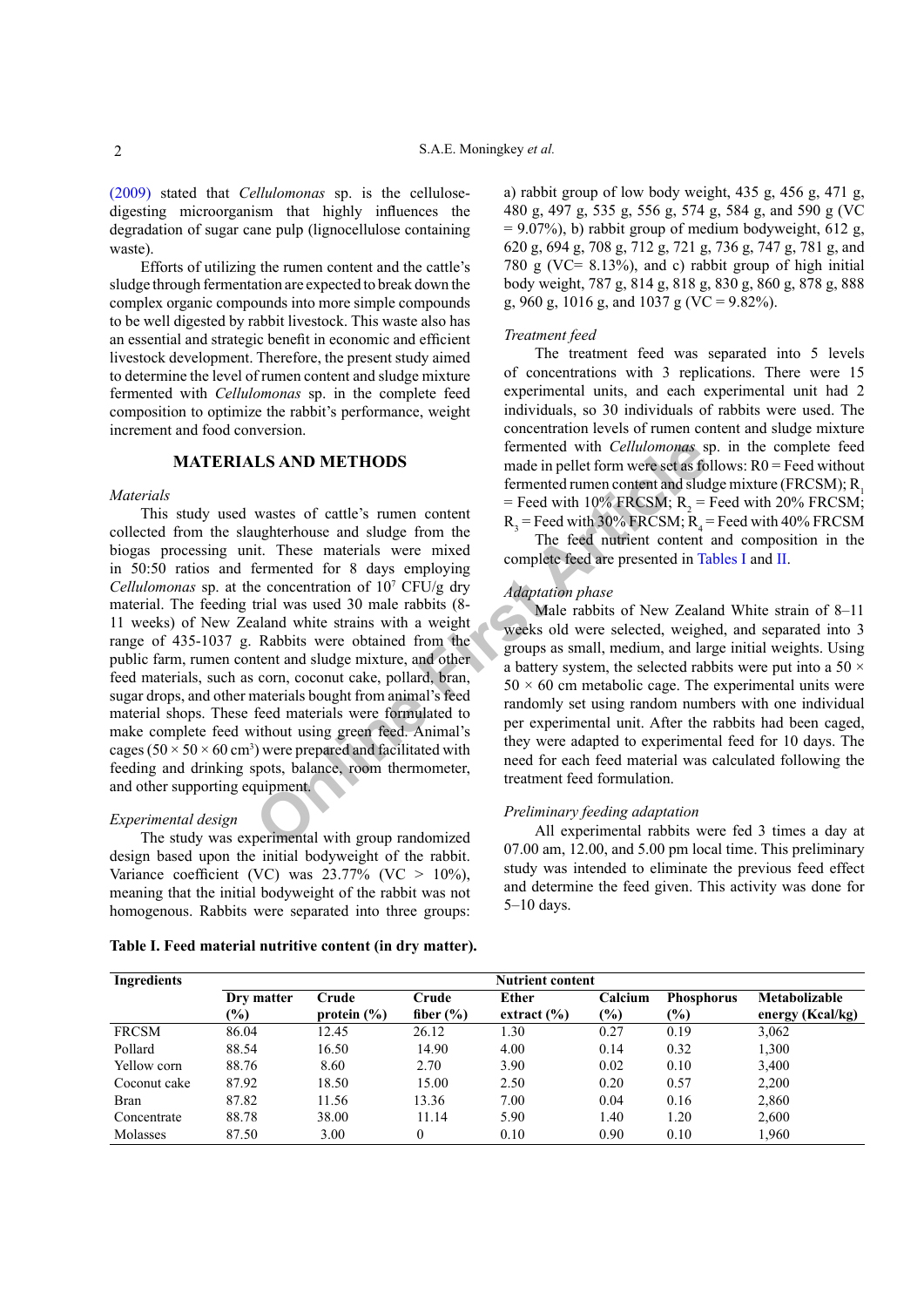<span id="page-2-0"></span>**Table II. Composition and nutrient content of treatment feed.**

| <b>Materials</b><br><b>Treatment</b> |                     |                  |       |         |                   |
|--------------------------------------|---------------------|------------------|-------|---------|-------------------|
|                                      | $\mathbf{R}_{_{0}}$ | $\mathbf{R}_{i}$ | R,    | $R_{3}$ | $\mathbf{R}_{_4}$ |
| FRCSM (%)                            | $\theta$            | 10.00            | 20.00 | 30.00   | 40.00             |
| Pollard (%)                          | 26.00               | 27.00            | 26.00 | 26.00   | 20.00             |
| Corn $(\% )$                         | 22.00               | 19.00            | 16.00 | 10.00   | 8.00              |
| Coconut cake $(\% )$                 | 15.00               | 8.00             | 7.00  | 6.00    | 5.00              |
| Bran $(\% )$                         | 18.00               | 17.00            | 12.00 | 10.00   | 9.00              |
| Concentrate $(\% )$                  | 17.00               | 17.00            | 17.00 | 16.00   | 16.00             |
| Molasses $(\% )$                     | 2.00                | 2.00             | 2.00  | 2.00    | 2.00              |
| Total $(\% )$                        | 100                 | 100              | 100   | 100     | 100               |
| Dry matter $(\% )$                   | 88.39               | 88.18            | 87.97 | 87.72   | 87.48             |
| Crude protein $(\%)$                 | 17.56               | 17.30            | 17.36 | 17.29   | 17.07             |
| Crude fibre $(\% )$                  | 11.02               | 12.51            | 14.08 | 16.00   | 17.38             |
| Ether extract $(\% )$                | 4.54                | 4.35             | 3.95  | 3.63    | 3.35              |
| Calcium $(\% )$                      | 0.33                | 0.35             | 0.37  | 0.38    | 0.39              |
| Phosphorus $(\% )$                   | 0.43                | 0.40             | 0.40  | 0.39    | 0.38              |
| Metabolizable energy<br>(Kcal/kg)    | 2,412               | 2,447            | 2,473 | 2,470   | 2,579             |

Notes: Processed feed nutrient content.

#### *Data collection*

The amount of the treatment feed was prepared a day before feeding. While weighing the remaining feed was carried out the next morning (at  $06.30 - 07.30$  am), and each unfed feed was placed in prepared buckets. The data were used to know the amount of feed consumed, and the feed was stocked for  $3 - 5$  days feed treatment. Data collection was conducted for 40 days. The daily feed consumption and body weight increment was calculated by the following [Equations 1](#page-2-1) and 2:

<span id="page-2-1"></span>Daily feed consumption (g/individual) = amount of feed given – the amount of uneaten feed  $\dots$  (1)

<span id="page-2-2"></span>Body weight increment  $(g/individual)$  = final lived body weight – initial body weight  $\ldots$  (2)

Food conversion was obtained from the feed amount consumed and body weight increment in weight and time unit [\(Equation 3\)](#page-2-3).

<span id="page-2-3"></span>Food Conversion = 
$$
\frac{\text{Amount of feed consumed}}{\text{Bodyweight increment}}
$$
 ...(3)

## *Statistical analysis*

The study used randomized complete block design (RCBD) in the linear model as follows:

$$
Y_{ij} = \mu + T_i + B_j + \epsilon_{ij} \dots (4)
$$

W here Yij is the response of ith treatment in jh block, μ

is the overall mean, Ti is the effect of ith treatment, Bj is effect of jth block;  $\epsilon$ ij is the experimental error.

The observed values obtained by the model above were analyzed with ANOVA and then continued with Duncan's Multiple Range test if there was a significant effect to know the difference between treatments [\(Sudjana,](#page-4-5) [2002\)](#page-4-5). All statistical analysis were performed using IBM SPSS Statistics version 23 for Windows.

## **RESULTS AND DISCUSSION**

#### *Effect of FRCSM in the complete feed on feed consumption*

[Table III](#page-3-1) demonstrated the effect of *Cellulomonas* sp. fermented rumen content and sludge mixtures (FRCSM) in the complete feed on the rabbit livestock performance. The growth of rabbit, like other animals, depends on consumption and utilization of the feed. Feed consumption is crucial in rabbit livestock productivity determination (Fadare, 2015; Maidala *et al*., 2016). Results showed that the highest feed consumption occurred in treatment  $R_3$  (60.5 g/individual/day). Treatment  $R_3$  was statistically higher than that of  $R_0$ ,  $R_1$ , and  $R_4$  (P<0.05) but not different from that of  $R_2$  (Table III).

100 100 100 100 100 100 100 in the complete feed on the rabbits and 17.56 17.30 17.36 17.29 17.07 consumption and utilization of the 11.02 12.51 14.08 16.00 17.38 is crucial in rabbit livestock pro-<br> **Cadame, 2015:** Marda Feeding of FRCSM could increase the consumption level at 30% FRCSM  $(R_3)$  administration and then reduce the consumption level at  $40\%$  FRCSM  $(R_4)$ administration. It means that the use of FRCSM in the complete feed could trigger the rabbit's appetite up to 30% FRCSM because the fermented product contains a synthesis of the vitamin B complex that could increase the appetite. Decreased appetite in treatment  $R<sub>4</sub>$  could result from higher CIRSF administration with high metabolic energy, 3,062 kcal/kg so that the cattle are quickly total. The R4 rations also hold higher coarse fiber than other treatments, making it difficult to digest. The palatability could also be an influencing factor, in which the rabbit does not like feed aroma or flavor. According to [Church](#page-4-8) [and Pond \(1980\),](#page-4-8) feed palatability is related to the feed's texture, color, flavor, and aroma. [Nurhayati](#page-4-9) *et al*. (2006) found that fermentation's benefits raised feed quality and palatability. According to Khan *et al*[. \(2017\)](#page-4-0), several internal or external factors affect the consumption level of the livestock, environmental temperature, palatability, taste, physiological status, nutrient concentration, feed shape, and livestock body weight.

## *Effect of FRCSM in the complete feed on daily weight increment*

The FRCSM administration in the complete feed significantly affected the body weight increment of the rabbit (P<0.01). The mean weight increment is shown in [Table III.](#page-3-1) The highest weight increment was found in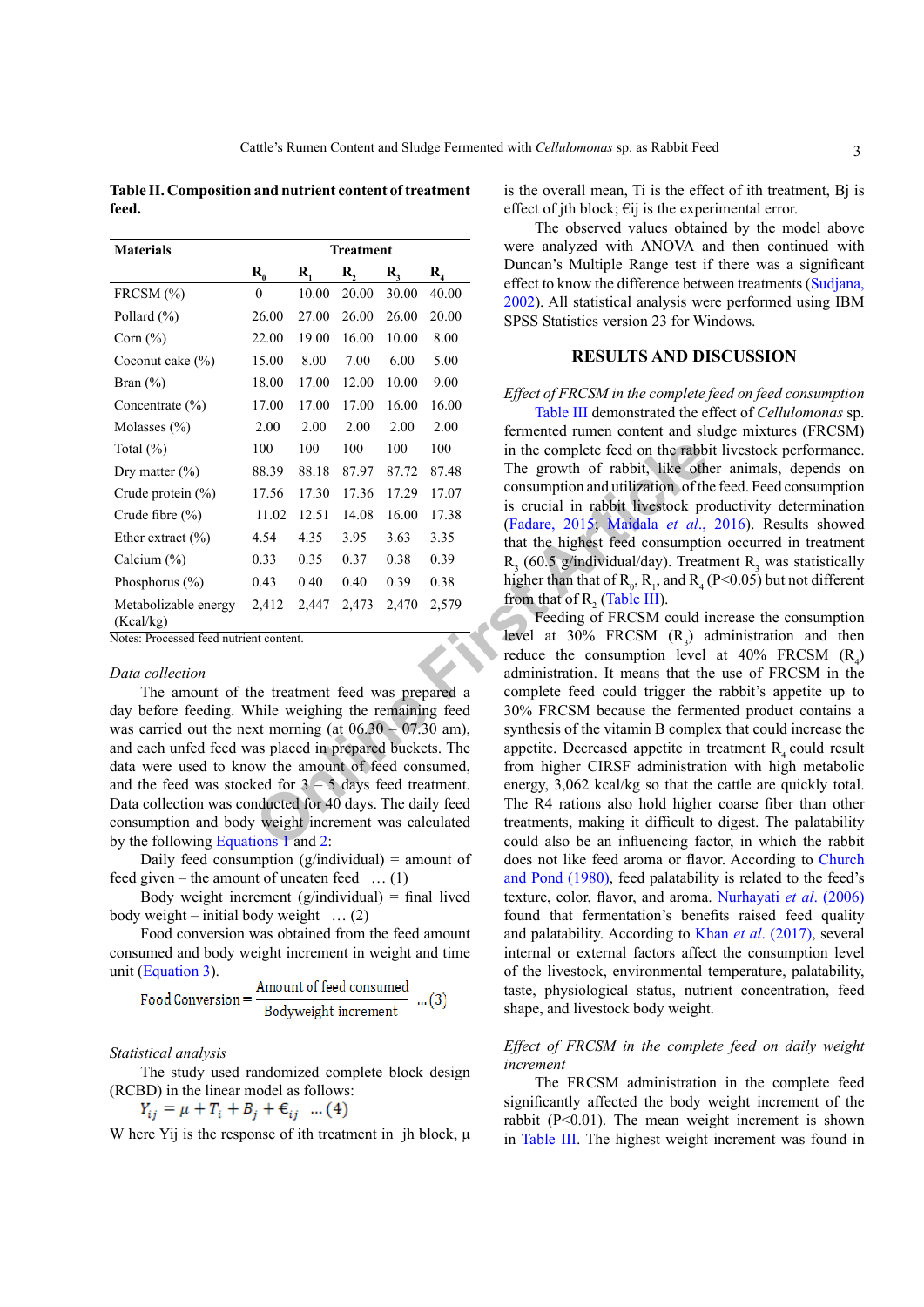4

| <b>Variables</b>                    | <b>Treatments</b>            |                               |                                |                              |                              |  |
|-------------------------------------|------------------------------|-------------------------------|--------------------------------|------------------------------|------------------------------|--|
|                                     |                              | R                             | K,                             | R                            | R.                           |  |
| Feed consumption (g/individual/day) | 50.5 $\pm$ 9.85 <sup>b</sup> | $48.7 \pm 13.28$ <sup>b</sup> | 52.8 $\pm$ 14.74 <sup>ab</sup> | $60.5 \pm 8.18$ <sup>a</sup> | $43.8 \pm 2.81$ <sup>b</sup> |  |
| Weight increment (g/individual/day) | $14.6 \pm 2.07$ <sup>b</sup> | $13.5 \pm 0.94^{\circ}$       | $15.3 \pm 3.87^{\rm b}$        | $17.8 \pm 1.68$ <sup>a</sup> | $10.0 \pm 1.83$ <sup>c</sup> |  |
| Conversion                          | $3.5\pm 0.52$                | $3.6\pm0.95$                  | $3.4\pm0.88$                   | $3.4\pm 0.25$                | $4.4 \pm 0.79$               |  |

<span id="page-3-1"></span>**Table III. Mean feed consumption, weight increment, and food conversion.**

Notes: different alphabets indicate highly significant difference (P<0.01).

treatment  $R_3$  (17.8 g/individual/day) and the lowest in treatment  $R_4$  (10.0 g/individual/day). Thus, treatment  $R<sub>3</sub>$  is the best treatment since it reflects the highest feed consumption during the study and gives the highest weight increment. Increased feed consumption does not always yield a high body weight increment in a certain condition.

by that employs feed consumption does not always<br>
that employs feed containing 16%<br>
by stated that o[ne](#page-4-10) factor influencing<br>
or ade that is foreage into good quality animal product is feed consumption. High feed livestock (P Bhatt *et al*[. \(2017\)](#page-4-10) stated that one factor influencing the bodyweight increment is feed consumption. High feed consumption and digestibility will yield higher weight increment. It could result from increasingly numerous nutrients absorbed by the livestock's body. This is supported by Pascual *et al*. (2014) that the livestock body weight is directly proportional to the feed consumption level. It means that feed consumption will demonstrate the nutrients taken by the livestock affecting the livestock's weight increment. According to Bhatt *et al*. (2017), there is a close correlation between growth and food consumption. Increasingly higher feed consumption will increase protein consumption, increase livestock growth, and raise meat production. The nutrients taken by the rabbit are utilized to fulfil the major living needs and growth (Bhatt *et al*., [2017\)](#page-4-10).

# *Effect of FRCSM in the complete feed on food conversion*

Food conversion is the ratio of feed amount consumed by the livestock and body weight increment. Food conversion is inversely proportional to feed efficiency, in which the lower the food conversion is, the higher the feed efficiency so that it will affect the production costs (Belabbas *et al*., 2019).

Based on [Table III,](#page-3-1) it is apparent that means food conversion to be 3.5 ( $R_0$ ), 3.6 ( $R_1$ ), 3.4 ( $R_2$ ), 3.4 ( $R_3$ ), and 4.4  $(R_4)$ . Treatments  $R_3$  and  $R_2$  reflect the lowest food conversion despite statistically not being significantly different (P>0.05) compared with  $R_0$ ,  $R_1$ , and  $R_4$ . Lower food conversion reflects better food quality. It is in agreement with [Oonincx](#page-4-12) *et al*. (2015) that low food conversion indicates high food efficiency. Increased protein content and decreased coarse fiber will raise the feed quality. Higher feed quality will impact growth and feed efficiency. Treatments  $R_3$  and  $R_2$  showed the lowest food conversion in this study, indicating that those

treatments are more efficient than other treatments. The mean food conversion of the rabbit in the present study is higher than that of the previous research  $(2.62 - 3.46)$ [\(Aritonang](#page-3-2) *et al*., 2004), with the mean value of 3.00, that employs feed containing 16% PK, DE of 2,500 kcal/ kg and 0.1% biovet. Rabbits are an efficient converter of forage into good quality animal protein compared to other livestock (Pasupathi *et al*., 2015).

Food conversion could also be influenced by several factors, such as gene, feed shape, temperature, environment, feed consumption, fresh weight, and sex. [Basuki \(2002\)](#page-4-14) stated that food conversion is affected by consumption of dry matter and daily weight increment, which increase the body weight and improve the efficiency of feed. Until now, there has been limited study regarding the use of the mixture of rumen content and sludge fermented with *Cellulomonas* sp. to improve the feed consumption, body weight, dan food conversion of rabbits. This study gives new insight into the alternative feed to increase the performance of rabbits.

## **CONCLUSION**

Feed with 30% *Cellulomonas* sp. fermented rumen content and sludge mixture (FRCSM) in the complete feed was the ideal feed composition for rabbit livestock to increase consumption and body weight increment and reduce food conversion. The use of rumen content and sludge could be one of the important and strategic efforts to benefit waste in rabbit livestock development.

#### *Statement of conflict of interest*

The authors have declared no conflict of interest.

## **REFERENCES**

<span id="page-3-0"></span>Adeniji, A.A., Rumak, S. and Oluwafemi, R.A., 2015. Effects of replacing groundnut cake with rumen content supplemented with or without enzyme in the diet of weaner rabbits. *Lipids Hlth. Dis.,* **14**: 164.<https://doi.org/10.1186/s12944-015-0158-3>

<span id="page-3-2"></span>Aritonang, D., Harahap, M.A. and Raharjo, Y.C., 2004.